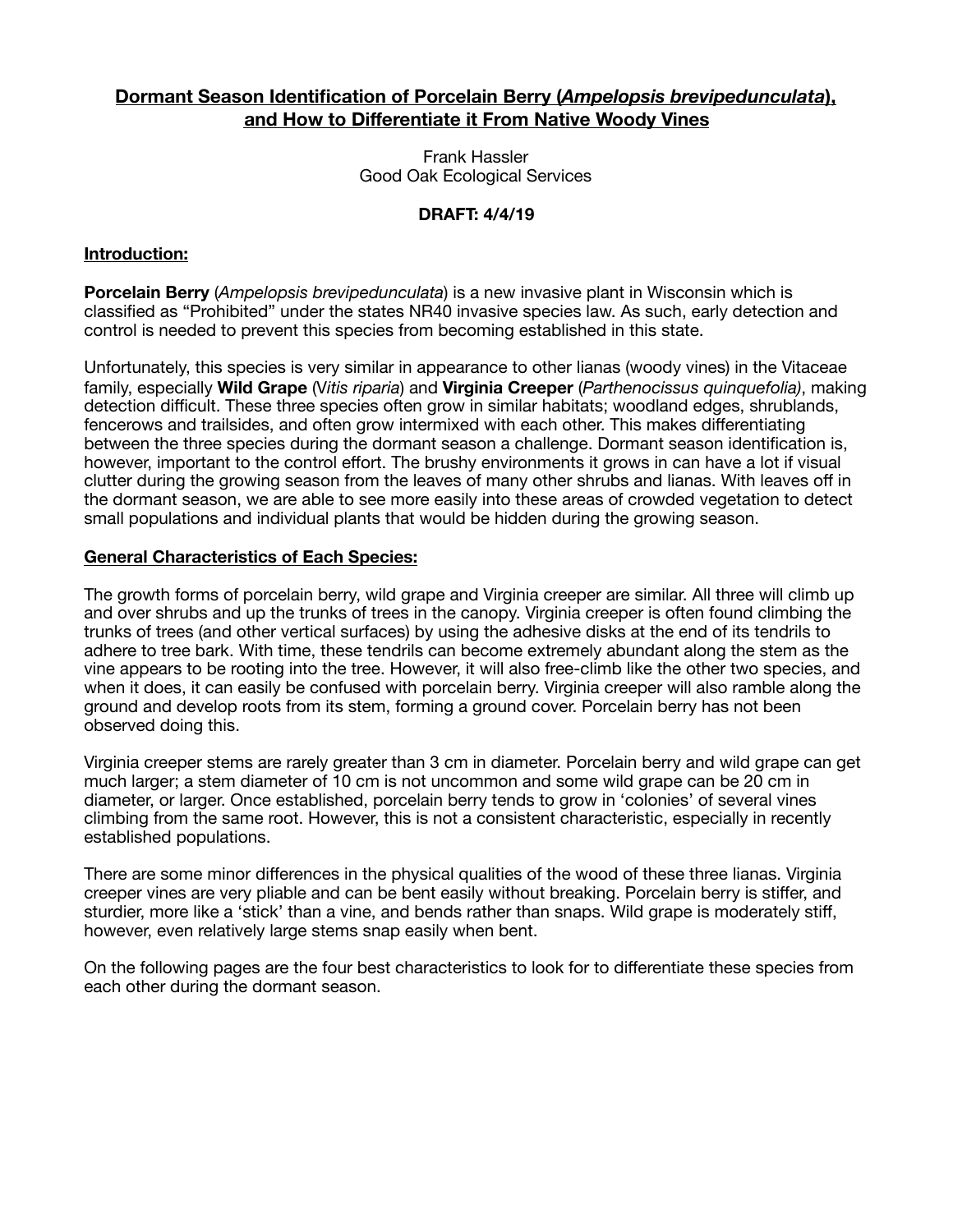### **1) Bark:**



- Wild grape bark has a linear pattern running down the length of the vine, even on the smallest twigs. It gets more shaggy/shredded/exfoliated as it ages, with long fibrous strips peeling off. The color is often a rusty brown, sometimes burgundy in the smallest stems.
- Porcelain berry bark is beige in color and covered with lenticels. The bark is smooth on young stems, and as they age the bark splits into diamond-shape patterns and forms thin flakes.
- Virginia creeper bark cannot easily be differentiated from porcelain berry bark.
- Bark is the best way to differentiate wild grape from porcelain berry as this difference can easily be seen at a distance.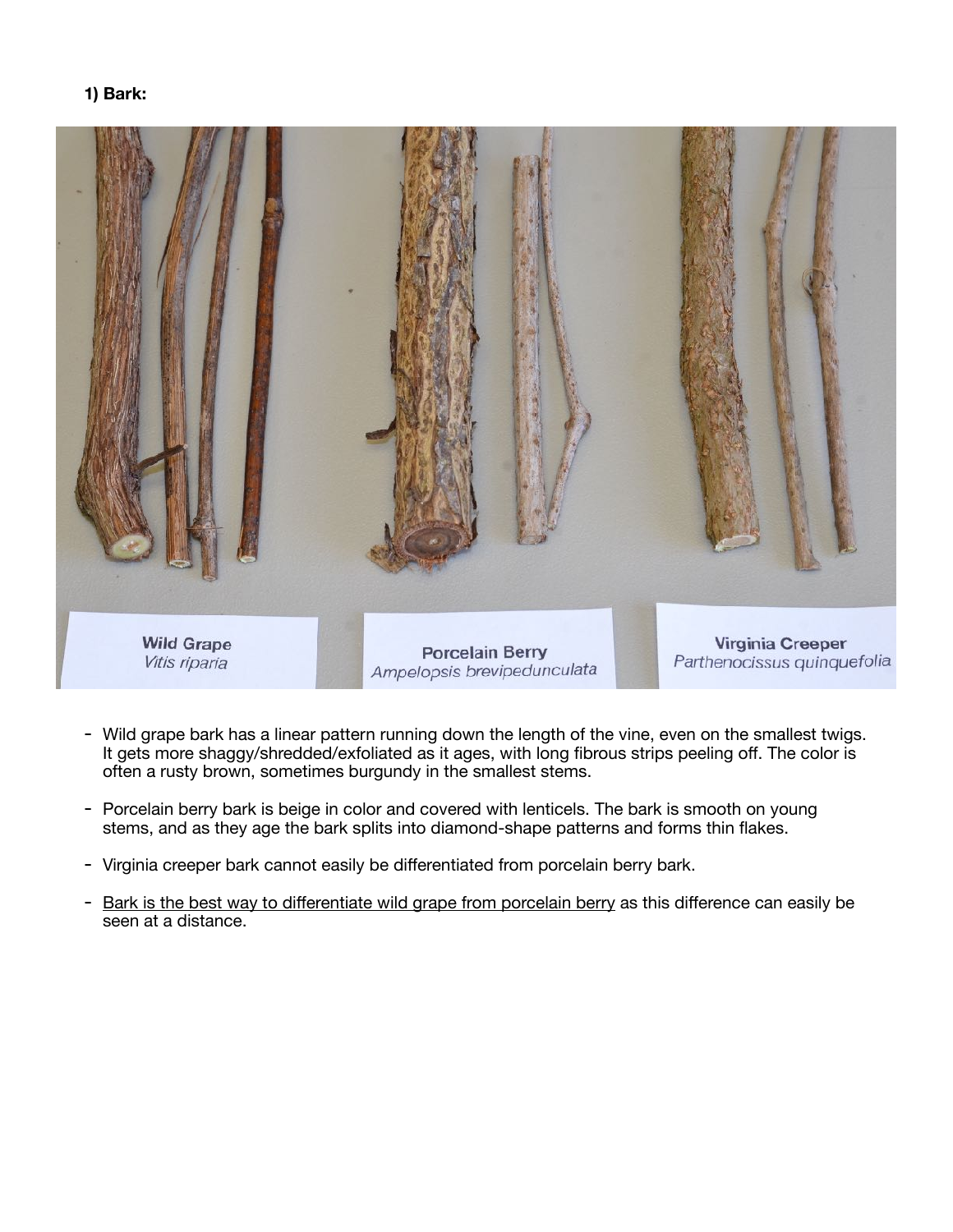# **2) Nodes and Leaf Scars:**



Ampelopsis brevipedunculata

Parthenocissus quinquefolia

- Virginia creeper leaf scars protrude from the stem, are relatively large and concave, especially on small stems. They often look like ears sticking out of the stem. Nodes have a slight to no bulge.
- The nodes of porcelain berry are prominent bulges in the stem especially on smaller/younger vines. The leaf scars are small, and overall convex as part of the node.
- The nodes and leaf scars of wild grape are similar to porcelain berry and cannot easily be used to differentiate these species.
- The large and protruding leaf scars on Virginia creeper are the best way to differentiate it from porcelain berry, but they are less obvious on larger diameter vines.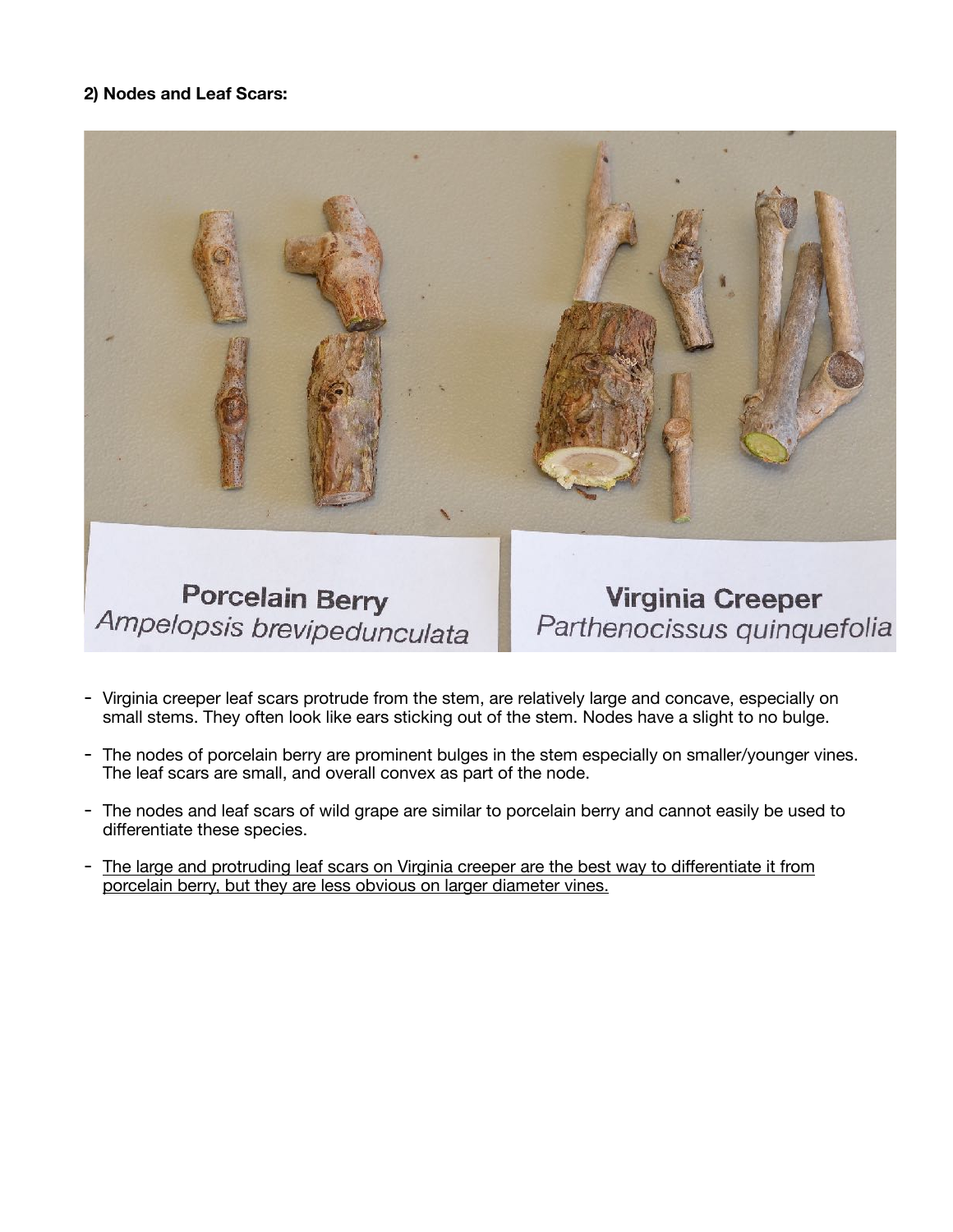# **3) Tendrils:**



- Virginia creeper tendrils can be differentiated in that they are more slender and delicate, even on large vines, being about 1mm to 2mm diameter. Some, but not all, tendrils end in a small adhesive disk. The tendrils are highly coiled and spring-like, even when not attached to a foreign object.
- The tendrils of porcelain berry can be delicate on smaller vines, but as the vine grows they get longer and more robust, often >2mm in diameter. They tend to extend further from the vine, and are less coiled unless they contact an object to wrap around. These tendrils always terminate in a fine point.
- The tendrils of wild grape are very similar to those of porcelain berry.
- This can be a helpful, second characteristic to look for, in addition to the leaf scar to differentiate Virginia creeper from porcelain berry.